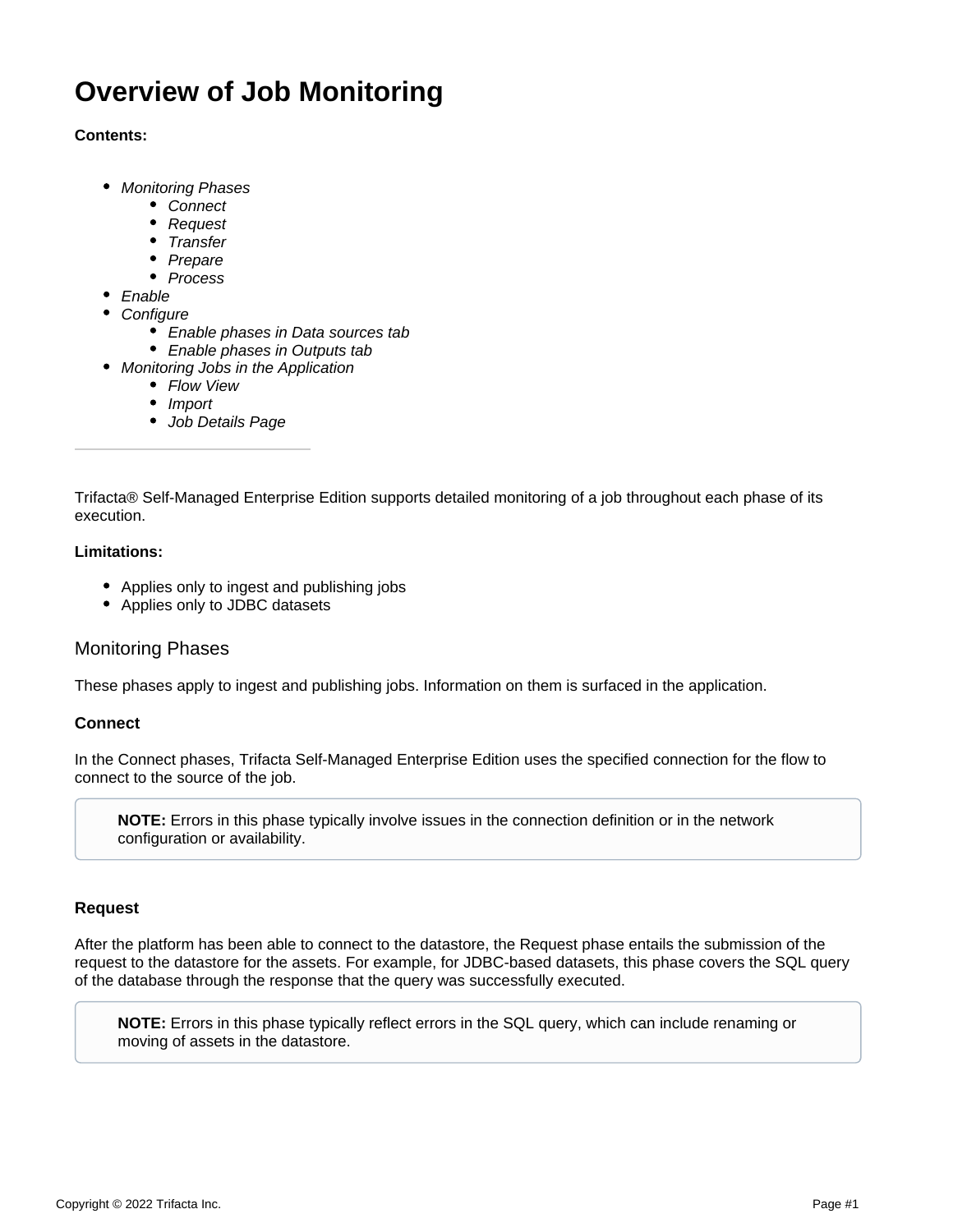**NOTE:** If assets are retrieved via custom SQL query, you may need to review the query and validate it through the Trifacta application. For more information, see [Create Dataset with SQL](https://docs.trifacta.com/display/r076/Create+Dataset+with+SQL).

#### <span id="page-1-0"></span>**Transfer**

This phase covers the transfer of assets from the datastore to the platform.

**NOTE:** Errors in this phase typically indicate issued with permissions.

### <span id="page-1-1"></span>**Prepare**

**NOTE:** This phase applies to publishing jobs only.

Depending on the destination, the Prepare phase includes the creation of temporary tables, generation of manifest files, and the fetching of extra connections for parallel data transfer.

#### <span id="page-1-2"></span>**Process**

After the data has been transferred to the platform, this phase covers the processing of cleanup after data transfer, including the dropping of temporary tables or copying data within the instance.

## <span id="page-1-3"></span>Enable

The base feature is enabled by default.

"feature.enableJobMonitoring": true,

# <span id="page-1-4"></span>**Configure**

Optionally, you can enable the following capabilities in the Trifacta application. You can apply this change through the [Admin Settings Page](https://docs.trifacta.com/display/r076/Admin+Settings+Page) (recommended) or trifacta-conf.json. For more information, see [Platform Configuration Methods](https://docs.trifacta.com/display/r076/Platform+Configuration+Methods).

#### <span id="page-1-5"></span>**Enable phases in Data sources tab**

To display separate columns in the Data sources tab of the Job Details page for each phase on an ingest job, set the following parameter to true:

```
"jobMonitoring.enablePhasesInDatasourcesTable": true,
```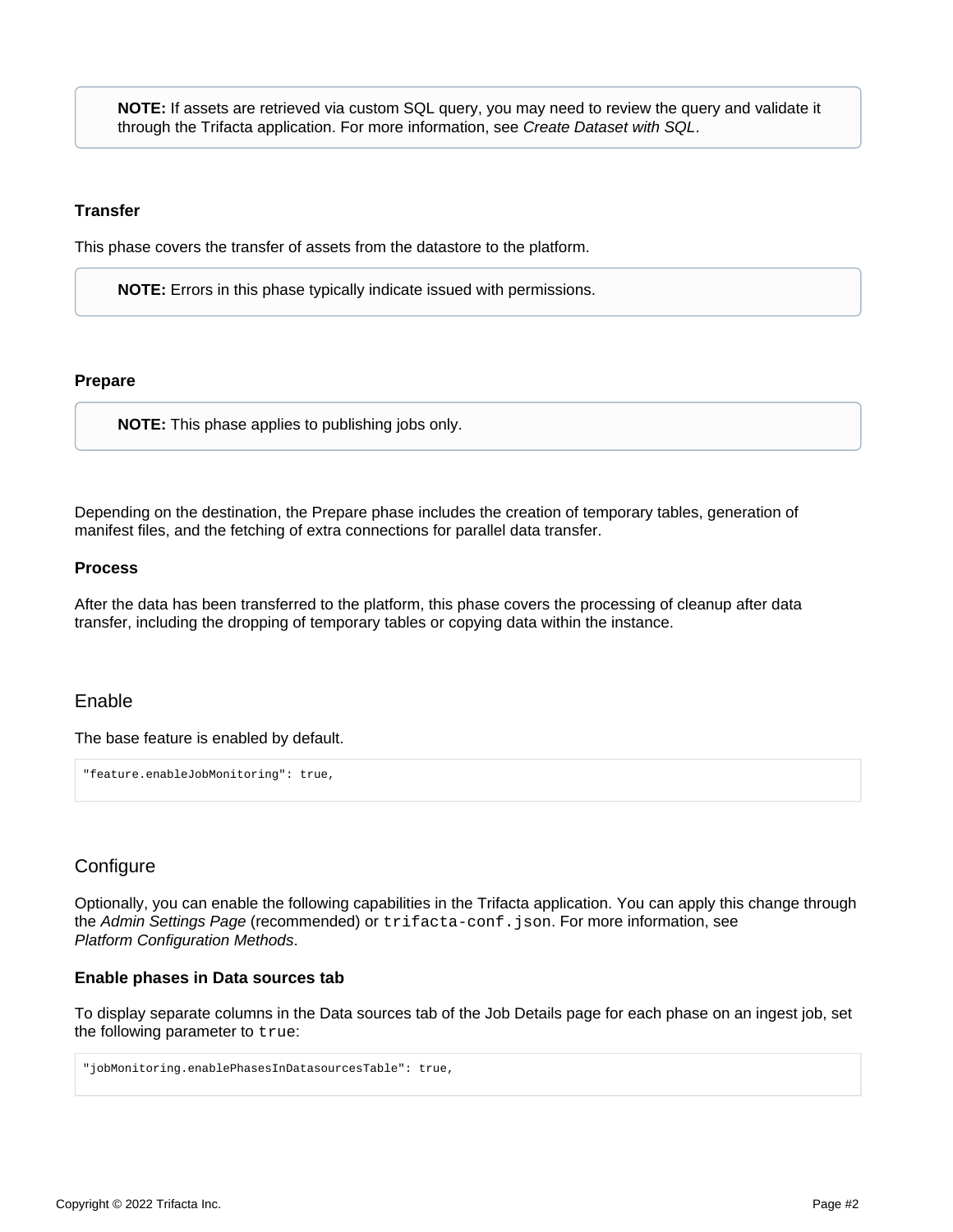# <span id="page-2-0"></span>**Enable phases in Outputs tab**

To display separate columns in the Outputs tab of the Job Details page for each phase for a publish job, set the following parameter to true:

"jobMonitoring.enablePhasesInOutputsTable": true,

Save your changes and restart the platform.

<span id="page-2-1"></span>Monitoring Jobs in the Application

When the base feature is enabled, you can monitor jobs in the following locations.

#### <span id="page-2-2"></span>**Flow View**

- Track phases in the Jobs panel in Flow View. Hover the mouse over the link to the job.
- See [Flow View Page](https://docs.trifacta.com/display/r076/Flow+View+Page).

#### <span id="page-2-3"></span>**Import**

**NOTE:** This feature may require enablement in your deployment. See [Configure JDBC Ingestion](https://docs.trifacta.com/display/r076/Configure+JDBC+Ingestion).

#### **Import Data:**

For long-loading datasets, you can track the progress of the import through the Import Data page as you specify the import. See [Import Data Page](https://docs.trifacta.com/display/r076/Import+Data+Page).

### **Library:**

After specifying the import, if the data is continuing to be ingested, you can track progress through the Library page. See [Library Page](https://docs.trifacta.com/display/r076/Library+Page).

#### **Dataset Details Page:**

In the Dataset Details page, you can monitor the ingest progress. Hover over the Status link.

| ြော SQL Dataset 1              | Connect                             |                                      | Wrangle in new Flow | Preview | <b>Edit custom SQL</b>   | $\cdots$ |
|--------------------------------|-------------------------------------|--------------------------------------|---------------------|---------|--------------------------|----------|
| Last updated: 06/15/2020       | Ran for <1 sec                      | Created: 06/15/2020                  |                     |         |                          |          |
| Connection: postgres           | Request                             | Column Data Type Inference: Disabled |                     |         |                          |          |
| Status: Completed . 10 sec     | Ran for <1 sec                      | Job ended: 06/15/2020                |                     |         |                          |          |
| Custom SQL Edit                | <b>O</b> Transfer<br>Ran for <1 sec |                                      |                     |         |                          |          |
| Used in 1 Flow                 | 0.0017 MB                           |                                      |                     |         |                          |          |
| Name                           | 0.0017 MB/sec                       | Owner                                | Objects             |         | <b>Last Updated</b>      |          |
| a <sub>7</sub> ° Untitled Flow |                                     | Administrator                        | 1 Dataset, 1 Recipe |         | Last Thursday at 9:17 PM |          |

#### **Figure: Dataset Details Page - Job Monitoring**

#### <span id="page-2-4"></span>**Job Details Page**

- Track phases of progress by hovering over the job in progress in the Job Details page.
- Review new and better detail in the Job Details page. Click **View Details** for the job listing.
- For more information, see [Job Details Page](https://docs.trifacta.com/display/r076/Job+Details+Page).

#### **Datasources tab - Phased ingest monitoring**

If job monitoring phases have been enabled for the Datasources tab, the tab looks like the following: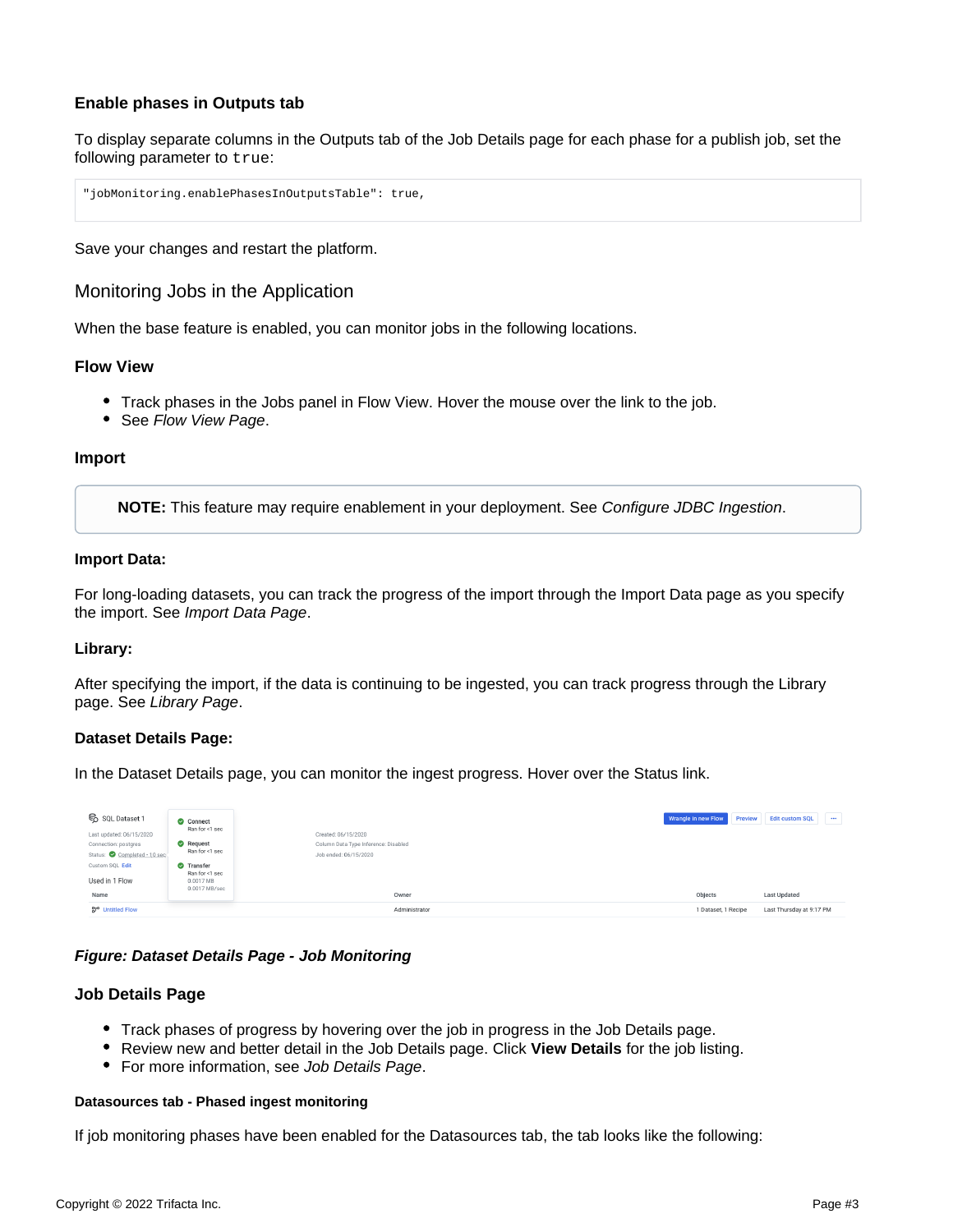| Monitoring > Farmers_Market $-2$<br>① Job 7<br>Started Today at 12:36 PM |                              |                |                |          |         | <b>Cancel job</b><br>              |
|--------------------------------------------------------------------------|------------------------------|----------------|----------------|----------|---------|------------------------------------|
| Profile<br><b>Output Destinations</b><br>Overview                        | Dependencies<br>Data sources |                |                |          |         |                                    |
| Name                                                                     | Queued                       | Connect        | Request        | Transfer | Process | <b>Status</b>                      |
| ලි Farmers_Market                                                        | 3 sec                        | $\odot$ <1 sec | $\odot$ <1 sec | $9$ sec  | $\,$    | $\bullet$ Completed $\cdot$ 13 sec |

# **Figure: Job monitoring in the Datasources tab**

#### **View details:**

If an ingest job succeeds or fails, you can click **View details** in the status column for additional information on each phase of the ingest job: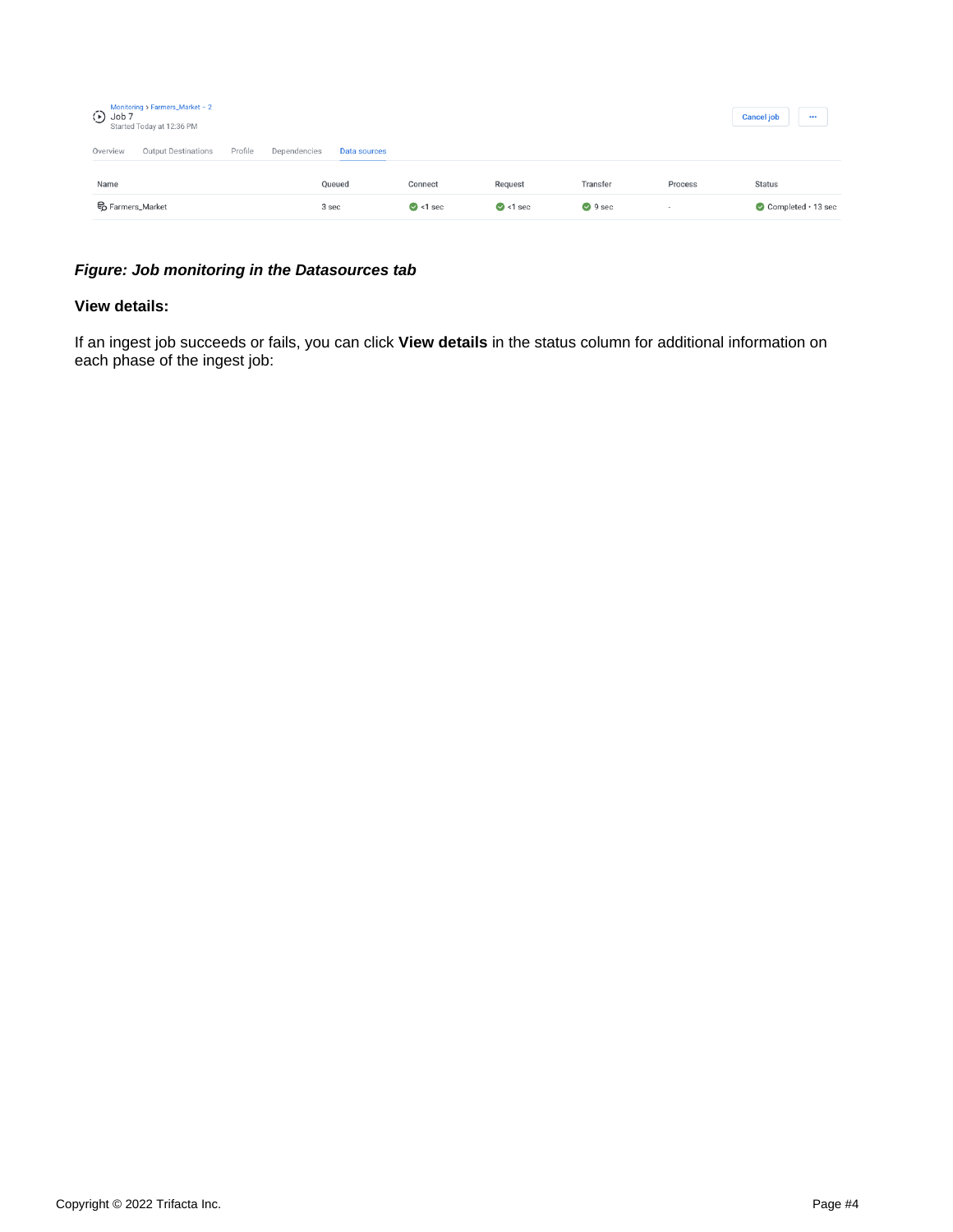| <b>Details</b><br>×   |                                              |  |  |  |  |  |  |
|-----------------------|----------------------------------------------|--|--|--|--|--|--|
|                       | Fo Farmers_Market                            |  |  |  |  |  |  |
| <b>Details</b><br>SQL |                                              |  |  |  |  |  |  |
| Type                  | oracle                                       |  |  |  |  |  |  |
| Created               | June 24th 2019, 11:38 am                     |  |  |  |  |  |  |
| Ingestion             | $\bullet$ Completed $\cdot$ 13 sec           |  |  |  |  |  |  |
| Ingestion details     |                                              |  |  |  |  |  |  |
| Queued                | In queue for 3 sec                           |  |  |  |  |  |  |
| Connect               | Ran for <1 sec                               |  |  |  |  |  |  |
| Request               | Ran for <1 sec                               |  |  |  |  |  |  |
| Transfer              | Ran for 9 sec<br>76.8760 MB<br>8.5418 MB/sec |  |  |  |  |  |  |

# **Figure: View details on monitoring ingest jobs**

# **Output destinations tab - Phased publishing monitoring**

If job monitoring phases have been enabled for the Output Destinations tab, the tab looks like the following: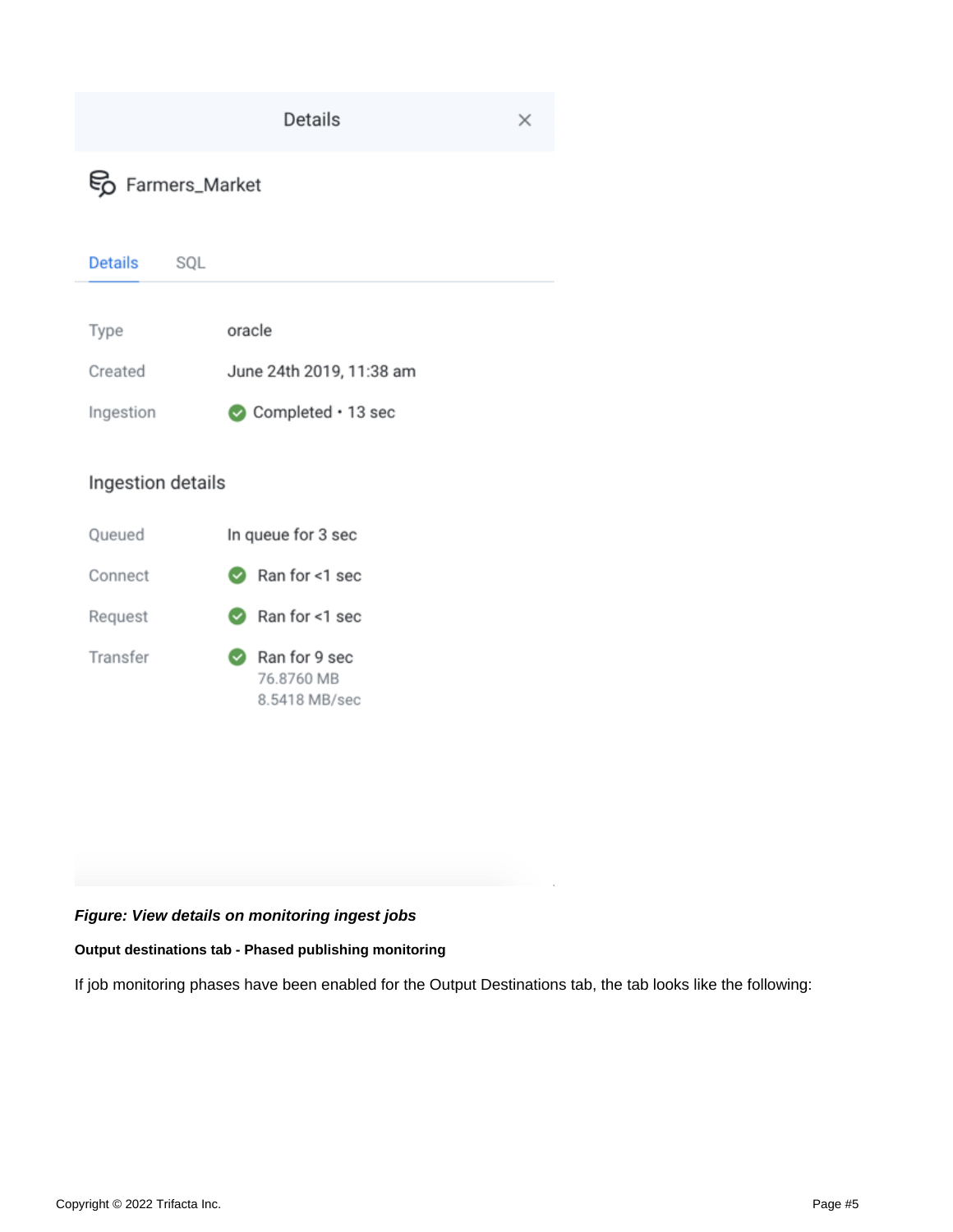| Monitoring > Farmers_Market - $2$<br>$(D)$ Job 7<br>Finished Today at 12:37 PM         |                                       |                              |                |                  |                | <b>Publish results</b><br>$$ |                                    |
|----------------------------------------------------------------------------------------|---------------------------------------|------------------------------|----------------|------------------|----------------|------------------------------|------------------------------------|
| Overview                                                                               | Profile<br><b>Output Destinations</b> | Dependencies<br>Data sources |                |                  |                |                              |                                    |
| You can download the generated results locally or publish to another storage location. |                                       |                              |                |                  |                |                              |                                    |
| Name                                                                                   |                                       | Queued                       | Connect        | Prepare          | Transfer       | Process                      | <b>Status</b>                      |
|                                                                                        | ඳි test_20190624_193621               | 2 sec                        | $\odot$ <1 sec | $\bullet$ <1 sec | $\odot$ <1 sec | $\odot$ <1 sec               | $\bullet$ Completed $\cdot$ 15 sec |

# **Figure: Job monitoring in the Datasources tab**

## **View details:**

If a publishing job succeeds or fails, you can click **View details** in the status column for additional information on each phase of the publishing job: